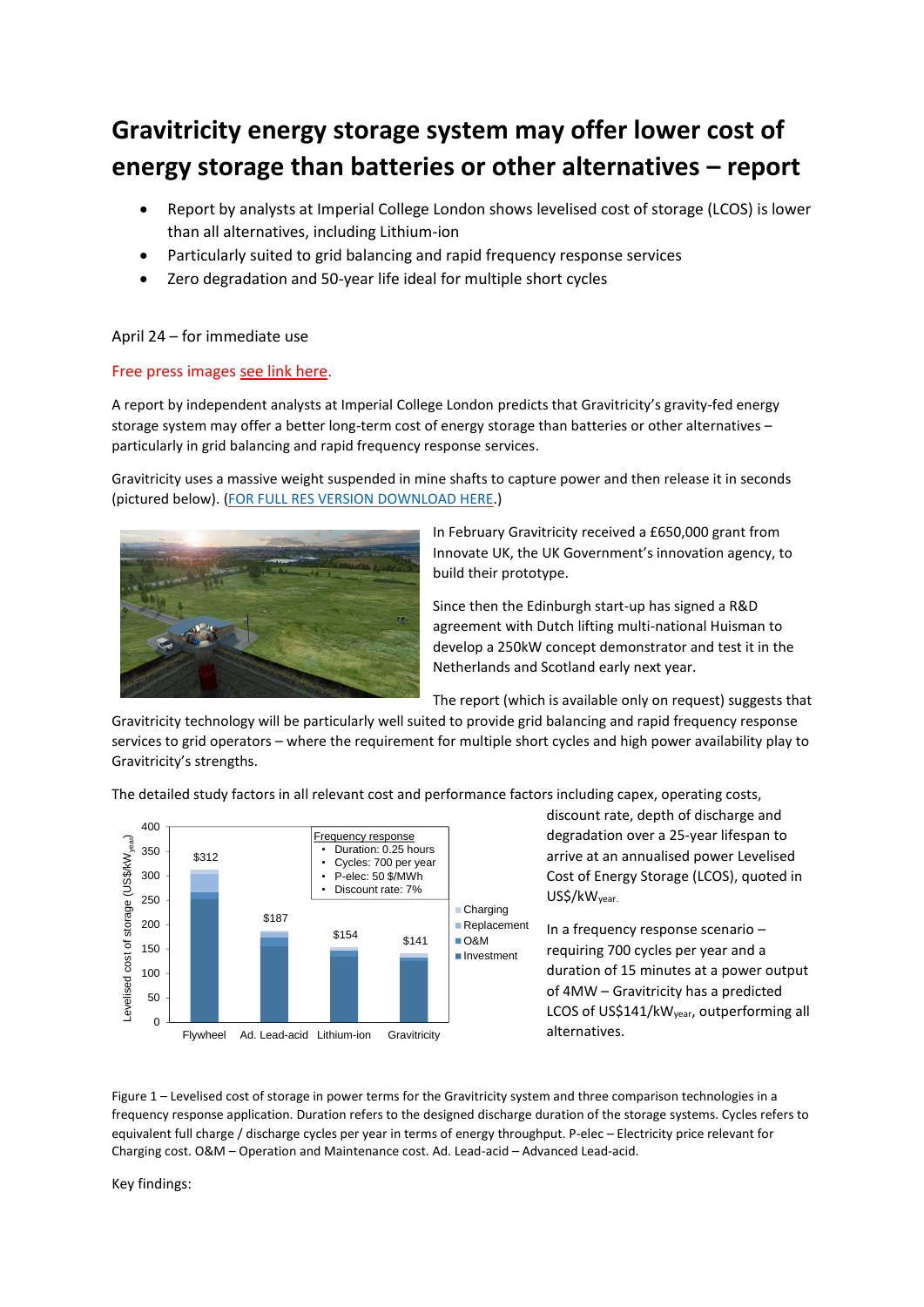- Low specific power cost and high cyclability represent the key advantage of Gravitricity
- Ideally suited to frequency response market and any application with multiple daily cycles
- The higher initial opex is offset by very long lifespan (up to 50 years), high power availability, 100 per cent depth of discharge and zero percent degradation

Commenting on the report Gravitricity Managing Director Charlie Blair [\[pictured\]](https://www.dropbox.com/sh/svf9ch6h8a43fqx/AADLO0ban_PcPU7eDAEBWOFHa?dl=0) says:

"This independent report clearly shows that Gravitricity can be a very strong competitor in the frequency response market, where its low specific power cost and high cyclability sets it apart from other technologies. Lithium batteries are just beginning to be a major provider of frequency response services around the world and we expect early Gravitricity projects to take an increasing proportion of this market.

"The report also validates our belief that in the medium term, energy storage projects will need to stack multiple revenues to be cost effective. Mechanical systems such as ours are very good at this, as we can cycle several times per day with no degradation."

The report was authored by Oliver Schmidt, a specialist in predicting battery storage cost reductions. He has published recently in Nature Energy and is currently on secondment to the International Energy Agency in Paris.

He says: "The study has been rigorous in comparing all technologies on a level playing field. We have investigated a number of sensitivities, including discount rate, project duration and expected cost reductions using industry-specific learning rates.

"Gravitricty has high upfront capex, but a 50-year design life. It is therefore sensitive to the discount rate and the modelled lifespan of 25 years. If we model a shorter response duration, a lower discount rate or a longer project life, then Gravitricity looks more competitive. I don't expect Gravitricity to displace all lithium batteries on grids, but it certainly looks like a compelling proposition."

Blair concludes: "The cost data used in this study is for Gravitricity's first-of-a-kind project. We know battery costs are coming down fast, but our costs will drop even faster at first. The most encouraging conclusion is that we will be even more competitive in 2025 than we are now."

For a copy of the report please contact [charlie.blair@gravitricity.com.](mailto:charlie.blair@gravitricity.com)

Ends

### **About Gravitricity**

Gravitricity uses a heavy weight – up to 2000 tonnes – suspended in a deep shaft by cables attached to winches. When there is excess electricity, for example on a windy day, the weight is winched to the top of the shaft ready to generate power.

This weight can then be released when required – in less than a second – and the winches become generators, producing either a large burst of electricity quickly, or releasing it more slowly depending on what is needed.

Unlike batteries, the Gravitricity system can operate for decades without any degradation or reduction in performance.

The idea of using gravity to store energy is not new. Britain already relies on a number of pumped storage hydro schemes, such as Ben Cruachan, where water is pumped uphill to be released when required.

The start-up plans to build models from 1 to 20MW, and estimates each 'Gravitricity Energy Storage System' will last up to 50 years. They are currently short-listing a number of disused mine shafts for their first full-scale working prototype in 2019/20.

### [www.gravitricity.com](http://www.gravitricity.com/)

For free press quality images [please click link here.](https://www.dropbox.com/sh/svf9ch6h8a43fqx/AADLO0ban_PcPU7eDAEBWOFHa?dl=0)